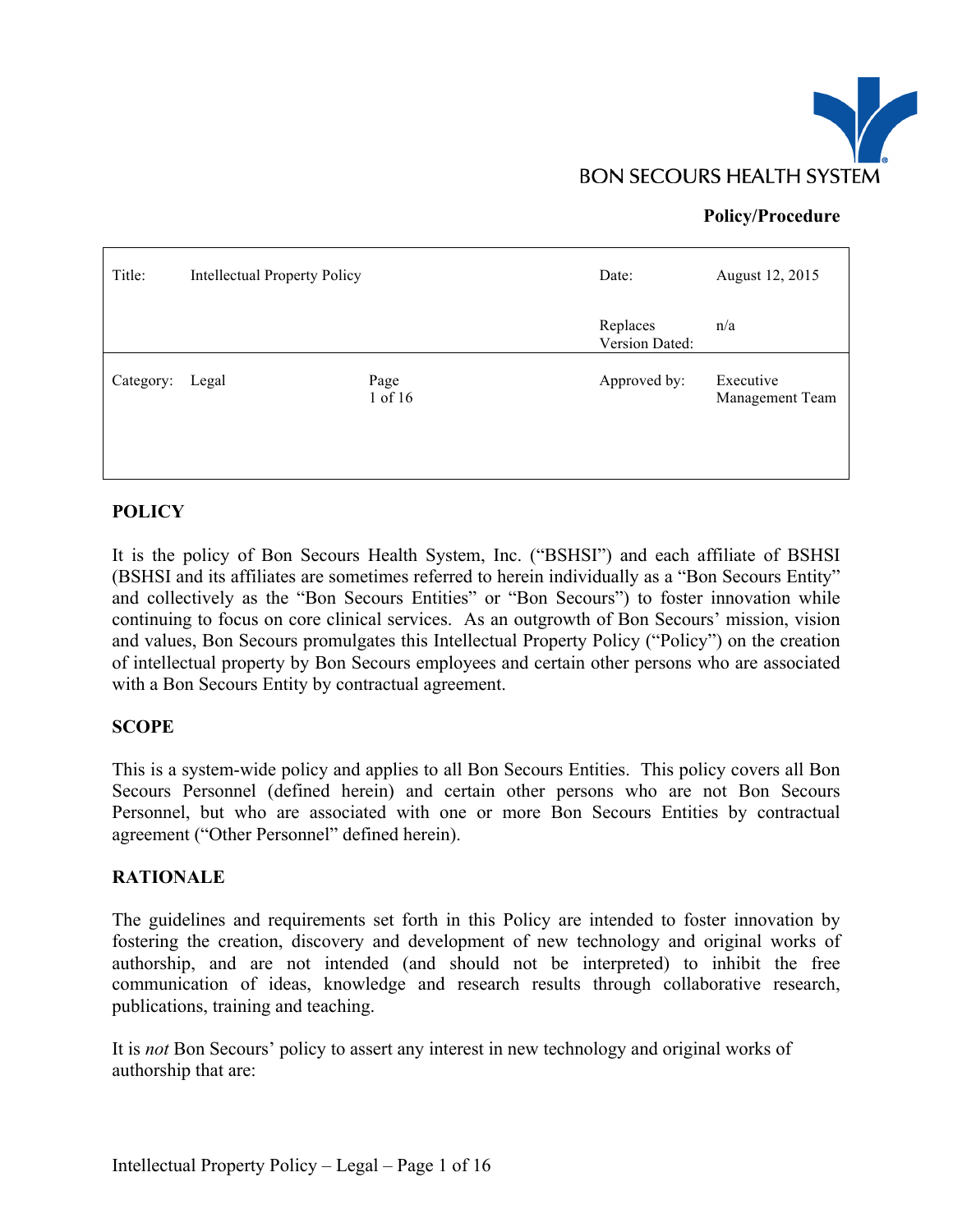- a) Developed without use of Bon Secours Resources (hereinafter defined);
- b) Directly resulting from activities of an Author or Inventor (both as hereinafter defined) outside the scope of the Author's or Inventor's employment with a Bon Secours Entity or other relationship with Bon Secours or activities expected to be performed while engaged in services for a Bon Secours Entity; and
- c) Unrelated to Bon Secours, its operations or activities.

### **DEFINITION(S)**

As used in this Policy, the following terms shall have the meanings set forth below:

**"Author"** means an individual who authors, develops, creates, discovers or otherwise generates a Work of Authorship.

**"Bon Secours Resources"** include but are not limited to: facilities, services provided by Bon Secours Personnel or Other Personnel engaged by one or more Bon Secours Entities, equipment, information systems, ancillary services, training, documentation, supplies, data or biological samples obtained from patients of a Bon Secours Entity, brand name/trademark or reputation, funds from capital or operating accounts, grants and/or other resources of a Bon Secours Entity, and any other tangible or intangible asset of a Bon Secours Entity.

**"BSHSI Affiliate"** means the Bon Secours Entity which employs the Author or Inventor or where the research or other activities leading to the creation of the Intellectual Property occurred.

**"Bon Secours Personnel"** is defined as all persons who are employed by a Bon Secours Entity, including but not limited to the following personnel categories:

- i. Clinical staff, including but not limited to physicians, residents, fellows, interns, nurses, nursing assistants, pharmacists, therapists and other clinical/medical care providers;
- ii. Research staff, including but not limited to physicians, fellows, research nurses, assistants, scientists, students and any other personnel involved in clinical or other research;
- iii. Technical staff, including but not limited to programmers, designers, technicians, equipment operators, engineers and other technical staff members; and
- iv. Administrative staff, including directors, managers, coordinators, quality assurance, finance, legal and other administrative personnel.

**"Commercialization"** or **"Commercialized"** means to make, use license, assign, use as collateral or sell to a third party or otherwise exploit, some or all of the Intellectual Property for monetary consideration.

**"Confidential Information"** means any information regarding Bon Secours business methods, business policies, procedures, experimentation, techniques, services, research or development projects or results of any Bon Secours Entity, or Intellectual Property of any Bon Secours Entity; historical or projected financial information, budgets, trade secrets, personnel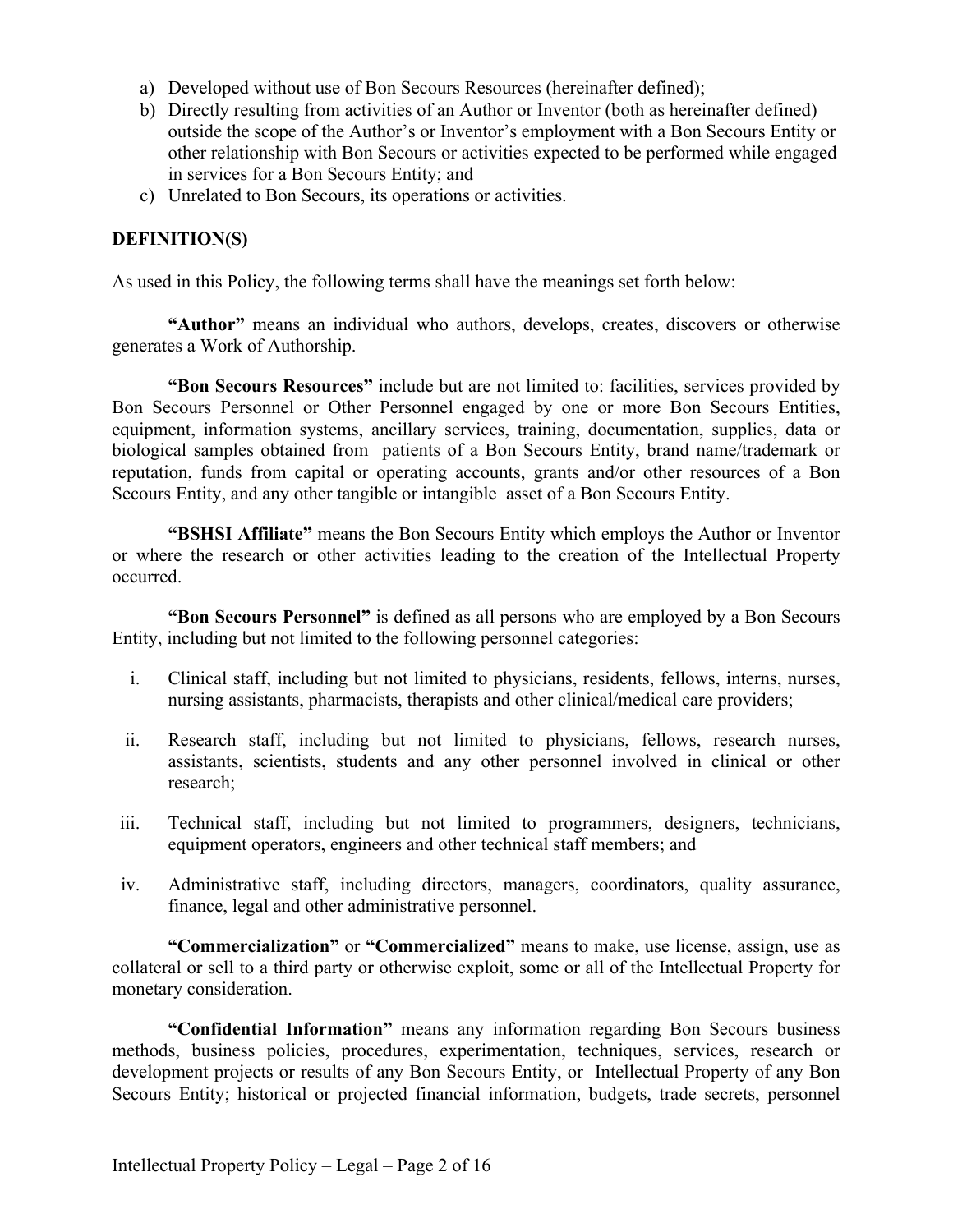information, patient information, or other knowledge or processes of or developed by a Bon Secours Entity; or any other confidential information relating to or dealing with business, operations or activities of a Bon Secours Entity, not lawfully known by, or readily accessible to, the general public.

**"Intellectual Property"** means Inventions, Works of Authorship, Confidential Information and Trademarks (all as defined herein), and any other rights in same such as patents, copyright rights whether created or established by registration or operation of law.

**"Invention"** means any invention, discovery, concept, development, whether or not patentable, including devices; machines; systems; circuits; algorithms; software; databases; composition of matter, chemical and biological material such as tissue, proteins, genes, DNA constructs, cell lines and transgenic animals; immunoassays; compounds and therapeutics; diagnostics; methods or processes; synthesis methods; research notebooks; data; know how; new plant varieties; and further includes improvements to existing discoveries and inventions and new uses of known articles or substances.

**"Invention Disclosure"** is defined in Section 7.2.

**"Inventor"** means an individual(s) who contributes to the conception of any Invention. In the case of a patent or patent application, this contribution must be applicable to at least one claim.

**"Other Personnel"** is defined as persons who are not Bon Secours Personnel but who are associated with a Bon Secours Entity by contractual agreement, including but not limited to agents, physicians with admitting privileges or appointments at a facility operated by a Bon Secours Entity, contractors, consultants, volunteers and temporary staff.

**"Net Proceeds"** means the cumulative gross revenues or other payments received by BSHSI from the Commercialization of the Invention or Work of Authorship after the following has been subtracted:

- i. All legal fees ("**Legal Fees**") (whether attributable to outside counsel or BSHSI's inhouse legal department) relating to:
	- a. The preparation, filing and prosecution of patent applications, and the maintenance of patents, including but not limited to government fees, e.g., government filing fees;
	- b. Patentability, patent validity, freedom to operate and marketability searches, expenses relating to the investigating, evaluating, promoting, developing, protecting and enforcing Intellectual Property rights covered by this Policy, including but not limited to, patent and copyright application preparation, prosecution, maintenance, and other fees, costs of searches, opinions, marketing, licensing, legal, and promotional, development and protection expenses; and
	- c. licensing, litigation, legal advice, and marketing costs.
- ii. Any other fees or costs (a) paid by any Bon Secours Entity to third parties for the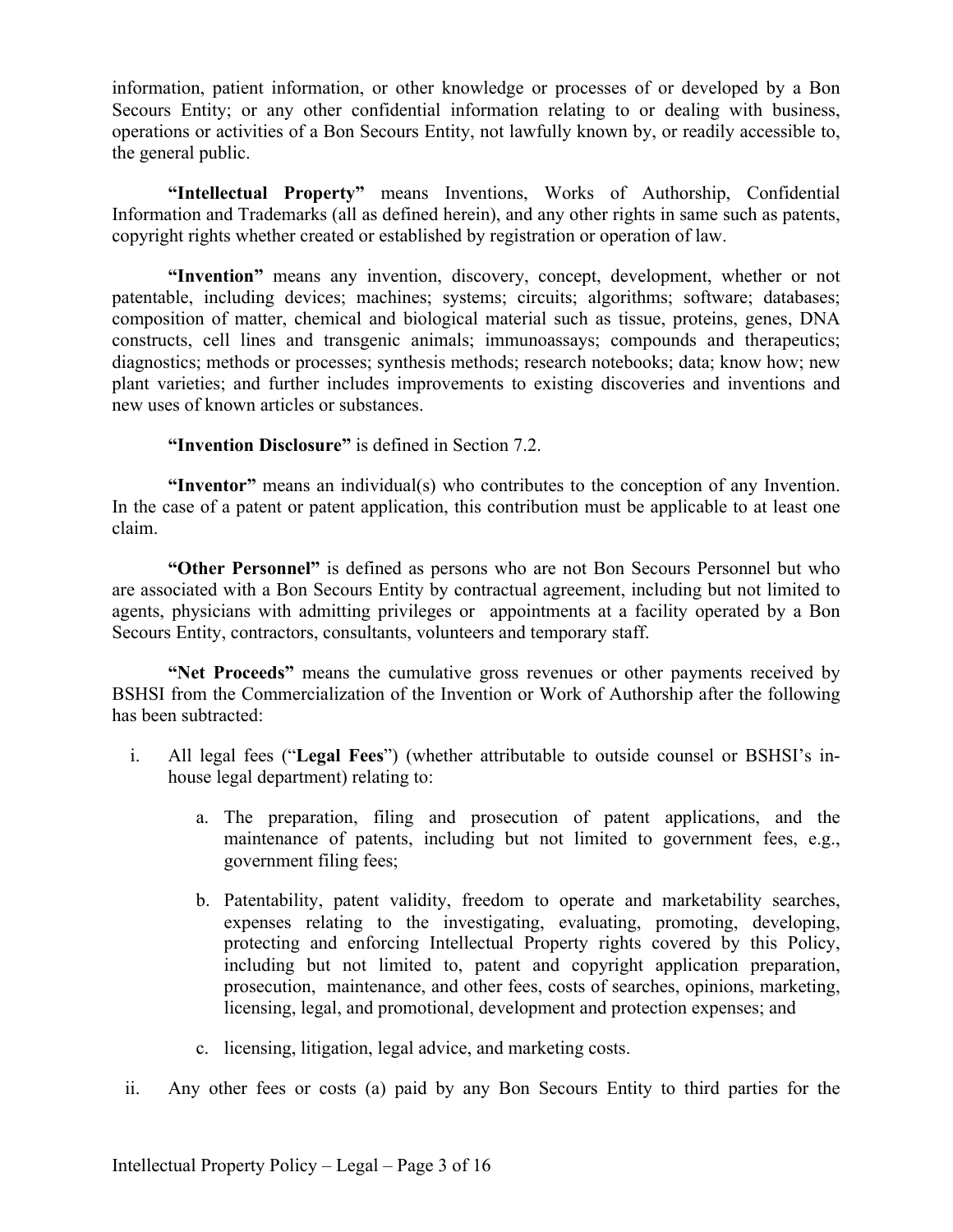marketing, protection, research, creation, development, Commercialization, etc. of the Invention, including, but not limited to, fees, costs, royalties, percentage or other portion of gross revenues or income, all expenses or disbursements paid to third parties, joint ventures, etc., to reimburse patent, development or other costs incurred by a Bon Secours Entity or any of its designees, to fund related activities, or to compensate a Bon Secours Entity for providing training or other benefits related to such Commercialization, (b) including, at BSHSI's sole discretion, reimbursements to a Bon Secours Entity for Bon Secours Resources expended on the procurement and Commercialization of Intellectual Property that was *not* (i) created as a result of a request by a Bon Secours Entity to perform work, or under its direction nor (ii) derived from the activities of Bon Secours Personnel or Other Personnel while engaged in services to a Bon Secours Entity ("**Disbursements**"). See also Section 11.3.

iii. Legal Fees and Disbursements are together referred to as ("**Costs**").

**"Publication Disclosure"** is defined in Section 7.2.

**"Non-Bon Secours Scholarly Works"** means academic works such as text books, curriculum, articles for academic journals, power points for lectures, but only if they are prepared at the Author's own initiative and not at the request of, or under the auspices of a Bon Secours Entity, nor for Bon Secours's purposes, that do not make substantial use of Bon Secours Resources, and are not owned by, or obligated to a third party through any arrangement with a Bon Secours Entity. Non-Bon Secours Scholarly Works shall *not* be deemed to include works which were created at a Bon Secours Entity's request or works that describe or disclose an Invention or contain Confidential Information of any Bon Secours Entity or other BSHSI Intellectual Property. See Section 12.

**"Trademarks"** shall mean all trademarks, service marks, logos, slogans, design marks and the like used, applied for and/or registered by, or licensed to, a Bon Secours Entity to designate goods or services provided by one or more Bon Secours Entities or on their behalf, together with all domain names containing such marks, and shall include all trademarks, service marks, logos, slogans, design marks and the like owned by the Congregation of the Sisters of Bon Secours (the "Congregation") and licensed to BSHSI.

**"Work Made for Hire"** shall have the meaning ascribed to it in the U.S. Copyright Act as amended from time to time, currently:

- i. Work prepared by Bon Secours Personnel within the scope of his or her employment; or
- ii. A work specially ordered or commissioned for use as a contribution to a collective work, as a part of a motion picture or other audiovisual work, as a translation, as a supplementary work, as a compilation, as an instructional text, as a test, as answer material for a test, or as an atlas, if the parties expressly agree in a written instrument signed by them that the work shall be considered a work made for hire. For the purpose of the foregoing sentence, a "supplementary work" is a work prepared for publication as a secondary adjunct to a work by another author for the purpose of introducing, concluding, illustrating, explaining, revising, commenting upon, or assisting in the use of the other work, such as forewords, afterwords, pictorial illustrations, maps, charts, tables,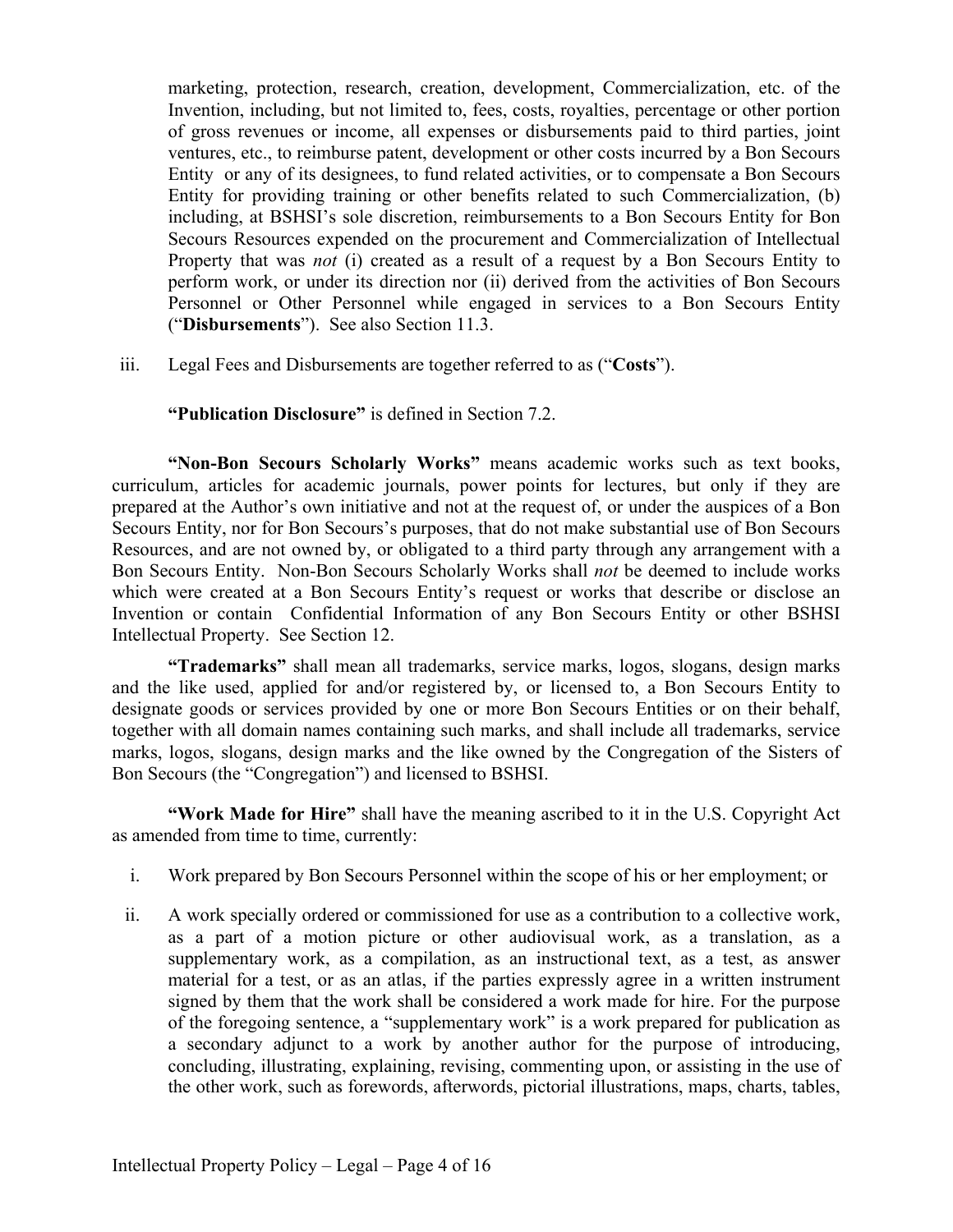editorial notes, musical arrangements, answer material for tests, bibliographies, appendixes, and indexes, and an "instructional text" is a literary, pictorial, or graphic work prepared for publication and with the purpose of use in systematic instructional activities.

**"Works of Authorship"** means any original work of authorship, including a Work Made for Hire, fixed in any tangible medium of expression from which it can be perceived, reproduced or otherwise communicated, either directly or with the aid of a machine or device, whether or not copyrighted or copyrightable. Examples of Works of Authorship include but are not limited to manuscripts, books, journal publications, poems, compilations, computer software, computer programs, flow charts, web pages, databases, technical drawings, diagrams, designs, photographs, musical scores, video and audio materials and recordings, presentation slides and/or instruction materials and manuals.

## **PROCEDURE**

## **1. General**

**1.1** This Policy applies to all Intellectual Property, including, for example, Inventions and Works of Authorship of Bon Secours Personnel and Other Personnel unless a provision of this Policy has been waived by BSHSI as provided in Section 10.1.

**1.2** This Policy provides that all Intellectual Property created by Bon Secours Personnel or Other Personnel that is: (a) created as a result of a request by a Bon Secours Entity to perform work, or under its direction, or (b) is derived from their activities while engaged in services for any Bon Secours Entity, or (c) is made, in whole or in part, with the use of Bon Secours Resources, or (d) otherwise related to any operations or activities of Bon Secours, is to be owned by (and, if it otherwise does not vest upon creation in BSHSI, is hereby assigned to) BSHSI.

**1.3** Bon Secours Personnel and Other Personnel shall receive a certain percentage of Net Proceeds from the Commercialization of Intellectual Property developed by them but, as to Inventions or Works of Authorship, then only if such Inventions or Works of Authorship were *not* created as a result of a request by a Bon Secours Entity to perform work, or under its direction, nor fall within the scope of employment or other activities expected to be performed by the Inventor or Author while engaged in services for a Bon Secours Entity.

**1.4** No Net Proceeds will be distributed to Inventors of Inventions other than as described in Section 11.1, nor to creators of any other type of Intellectual Property even if Commercialized.

**1.5** If BSHSI determines not to exploit an Invention, BSHSI will assign the Invention back to the Inventor under an appropriate agreement.

**1.6** Scholarly Works are discussed in Section 12.

**1.7** BSHSI Intellectual Property shall not be removed from Bon Secours premises, disclosed to third parties, or sold without the prior written consent of BSHSI. All BSHSI Intellectual Property is to be disclosed to BSHSI before publication, so that it can be protected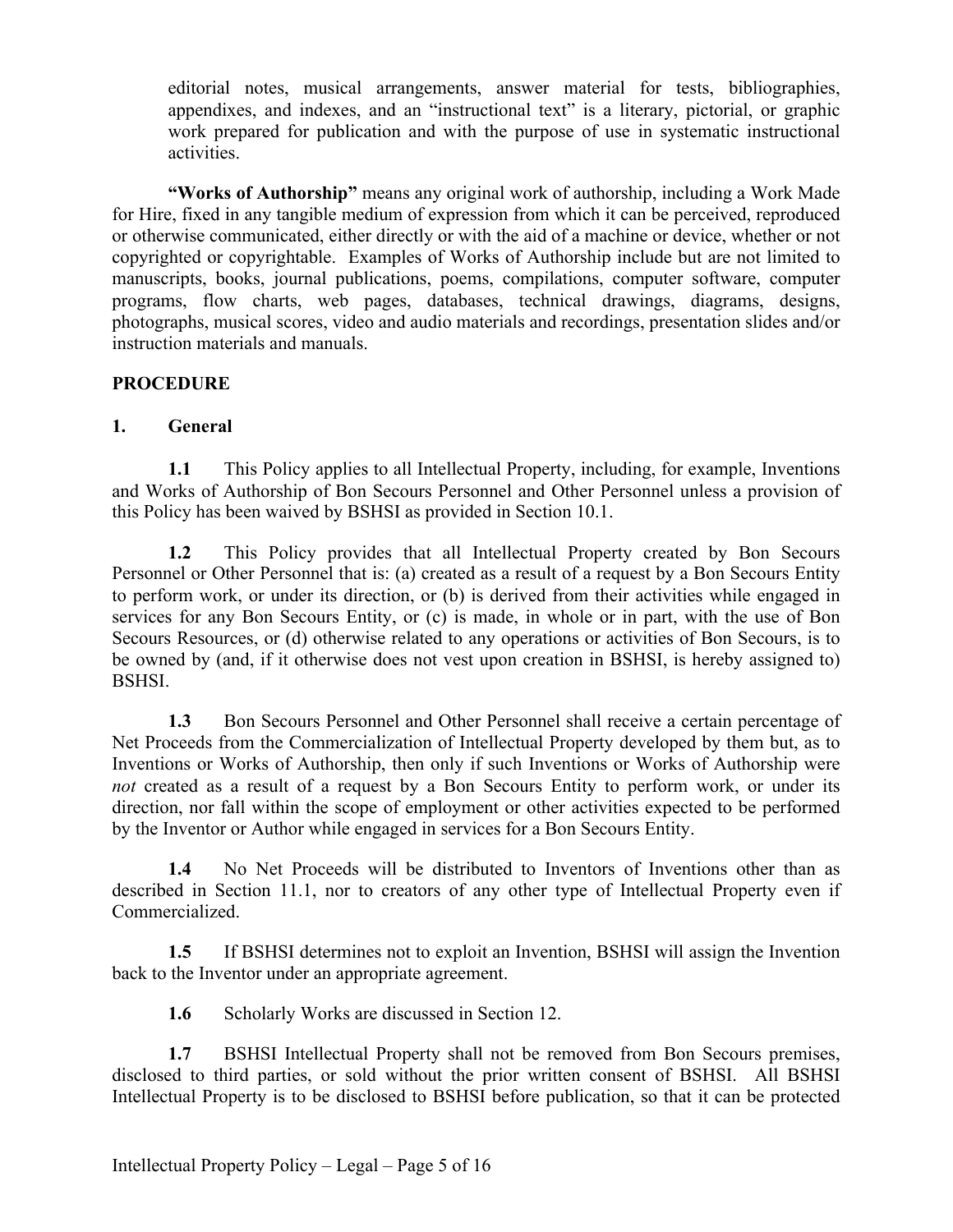before publication, as necessary.

**1.8** BSHSI Trademarks are only to be used in accordance with the *Sisters of Bon Secours – Design Standards*, any license agreement applicable to a BSHSI Trademark (including any license agreement between BSHSI and the Congregation), and this Policy.

### **2. Application**

**2.1 Coverage:** Persons covered by this Policy include Bon Secours Personnel and Other Personnel.

**2.2 Ownership:** BSHSI shall own all Intellectual Property created by Bon Secours Personnel or Other Personnel that is:

- **2.2.1** Created as a result of a request by a Bon Secours Entity to perform work, or under its direction;
- **2.2.2** Derived from the activities of Bon Secours Personnel or Other Personnel while engaged in services for a Bon Secours Entity;
- **2.2.3** Made in whole or in part with the use of Bon Secours Resources; or
- **2.2.4** Otherwise related to any operations or activities of a Bon Secours Entity.

### **2.3 Conflicts:**

**2.3.1 Written Agreements:** This Policy applies to Bon Secours Personnel and Other Personnel regardless of whether they have obligations to third parties and whether they separately execute an acknowledgment of same. Provisions in this Policy shall supersede any conflicting provisions in a written agreement executed between any Bon Secours Entity and Bon Secours Personnel or Other Personnel unless a provision of this Policy has been waived by BSHSI as provided in Section 10.1

**2.3.2 Other Policies:** The provisions of this Policy shall supersede conflicting provisions in the Bon Secours employee handbook, Conflict of Interest policy, Confidentiality policy or other Bon Secours policies unless a provision of this Policy has been waived by BSHSI as provided in Section 10.1.

#### **3. Ownership of Intellectual Property/Assignment**

**3.1** BSHSI shall solely own, upon creation, all Intellectual Property which falls within the provisions of Section 2.2, excluding Non-Bon Secours Scholarly Works.

**3.2** Bon Secours Personnel and Other Personnel hereby assign all right, title and interest in Intellectual Property that is owned by BSHSI pursuant to this Policy, to BSHSI or its designee.

#### **4. Disclosures of Prior Intellectual Property and BSHSI Intellectual Property**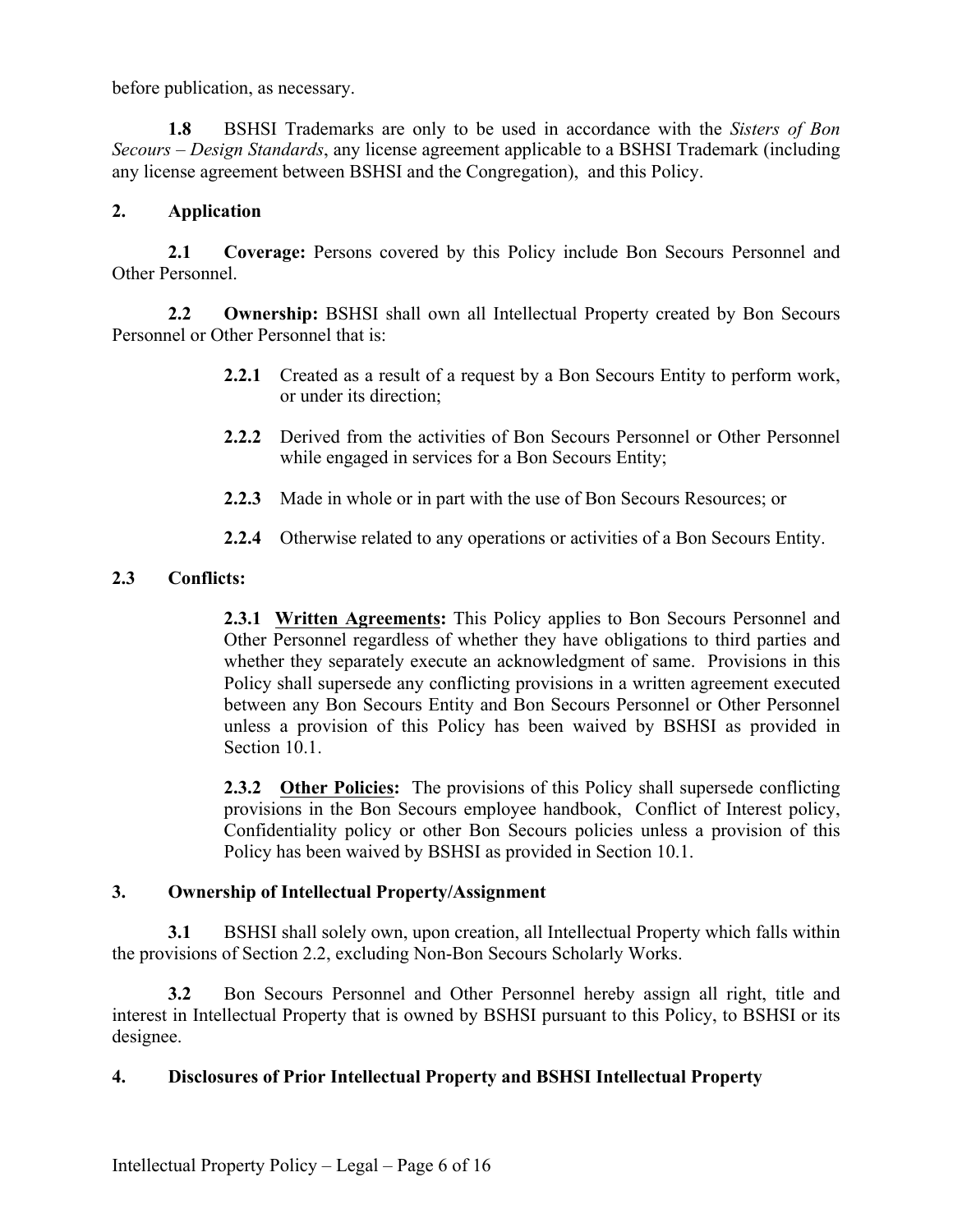**4.1** Each Bon Secours Personnel must, using a BSHSI approved disclosure form, at the time he or she becomes employed by a Bon Secours Entity, or at such later time as approved by BSHSI, disclose in writing, in sufficient detail to define clearly, all Intellectual Property invented, authored, made, or conceived by the Bon Secours Personnel, alone or with others, (before his or her employment with a Bon Secours Entity) each a "**Prior Development**", including, without limitation, listing all papers, abstracts, patent applications, patents, together with the name of the owner of the intellectual property, and any confidentiality, noncompete, nonsolicitation, assignment of Intellectual Property or other similar agreements or policies to which he or she is a party or otherwise is subject. Any Intellectual Property not disclosed will be presumed to have been created after its creator's employment with Bon Secours and will be subject to this policy.

**4.2** Such disclosure shall be made to the BSHSI Legal Department. BSHSI shall determine, in its sole discretion, the ownership interest of all Intellectual Property disclosed and, if determined to be Prior Developments, such Prior Developments will not be deemed to be BSHSI Intellectual Property.

**4.3** Any Prior Development(s) used in the creation, development, use, preparation, acquisition or promotion of, or otherwise in any relation to BSHSI Intellectual Property is (are) hereby licensed to BSHSI.

## **5. Restrictions on Use of Intellectual Property**

**5.1 Purpose.** The restrictions in this Section are necessary to provide BSHSI or its designees the opportunity to take appropriate action, such as to file patent applications and execute appropriate confidentiality agreements to protect intellectual property rights in the Inventions and/or Works of Authorship. Public use and/or disclosure of an Invention or Work of Authorship before proper protective measures are in place can result in an inability to protect the intellectual property rights therein. Further, in certain circumstances, BSHSI has legal obligations to the federal government or third parties with respect to the reporting and protection of Intellectual Property.

**5.2 Restrictions.** Unless and until BSHSI provides express written permission, which shall not be unreasonably withheld, Intellectual Property owned in whole or in part by BSHSI shall not be:

- **5.2.1** Removed from Bon Secours premises;
- **5.2.2** Disclosed to third parties; or
- **5.2.3** Transferred, sold, assigned, mortgaged, used as security or licensed to third parties.

**5.3 Material Transfer.** In no event shall any materials be removed from Bon Secours premises unless and until a material transfer agreement is approved by BSHSI and properly executed.

## **5.4 Publication.**

**5.4.1** Early publication of research results is a major objective of research. Bon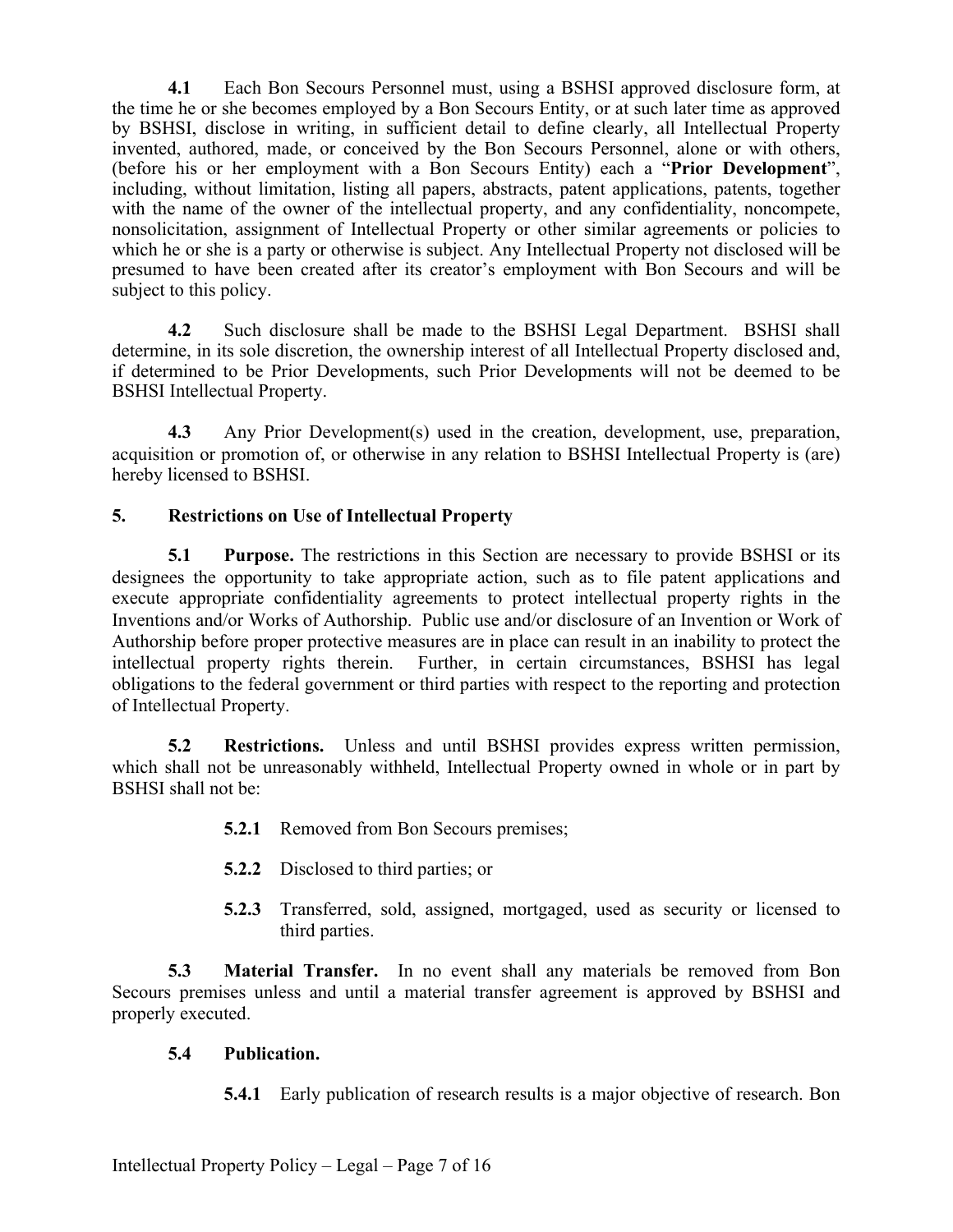Secours does not intend for this Policy to impede Bon Secours Personnel's ability to publish. However, public disclosure of a patentable invention prior to filing a patent application may preclude the availability of patent protection in the U.S., and will preclude the availability of patent protection in most other countries. A "public disclosure" includes any non-confidential written or oral disclosure that describes the invention, e.g., at a scientific meeting, in a journal, online, or even in an informal discussion with outside colleagues, any public use of the invention, any offer for sale, or the invention was otherwise available to the public.

- **5.4.2** Accordingly, for the reasons stated in this Section, in no event shall any Invention or Work of Authorship be published in any form, or disclosed in any form to any third party who is not Bon Secours Personnel or Other Personnel bound by a written confidentiality agreement with BSHSI, unless and until such Invention or Work of Authorship has been disclosed in writing to the BSHSI Legal Department as provided in Section 7.2. below, and BSHSI has provided written authorization for such publication or disclosure. BSHSI shall have the right to prohibit the oral or written disclosure of any Invention or Work of Authorship that contains Confidential Information. Further, Inventors and Authors may be required to enter into a confidentiality agreement with BSHSI with respect to any such Invention or Work of Authorship that contains Confidential Information that BSHSI decides to exploit and for which a decision has been made by BSHSI not to seek patent protection or publication.
- **5.4.3** BSHSI will make every effort to expedite the evaluation process when Bon Secours Personnel indicates a compelling need for rapid publication.
- **5.4.4** The following notice is to be applied to Works of Authorship owned by BSHSI:
	- Copyright © **[Year]** Bon Secours Health System, Inc. All Rights Reserved.
	- The date in the notice should be the year in which the work is first published.

## **5.5 Trademarks**

**5.5.1** BSHSI Trademarks may be used only as permitted under the terms of applicable license agreements, including any license agreement between BSHSI and the Congregation.

BSHSI Trademarks may not be used in connection with the transfer, dissemination, display, advertising, sale or gift of any goods or services provided by Bon Secours Personnel or Other Personnel on their own behalf.

**5.5.2** BSHSI Trademarks may not be used to indicate Bon Secours Personnel's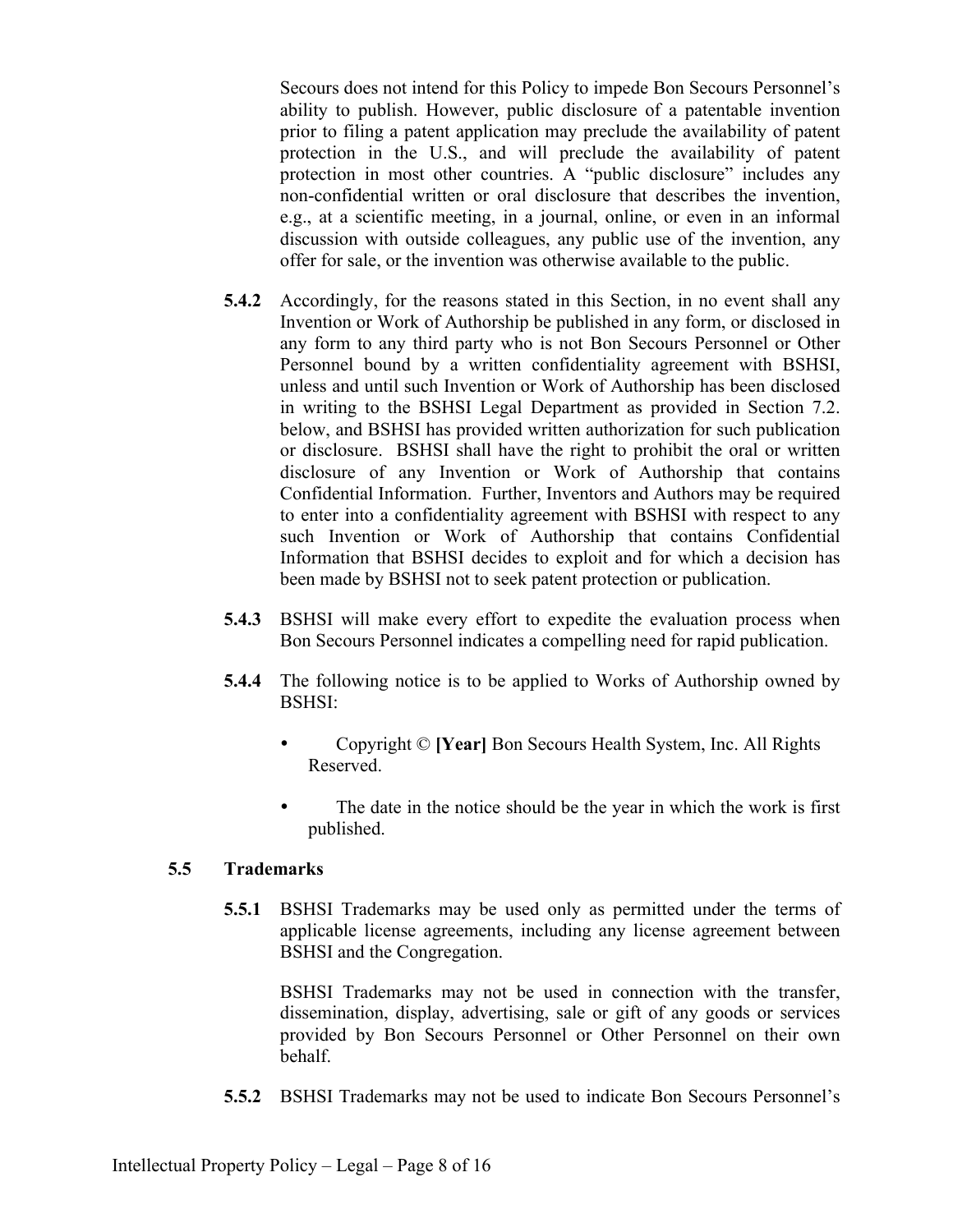affiliation except as otherwise permitted by BSHSI.

**5.5.3** Permitted use of BSHSI Trademarks shall be in accordance with the Sisters of Bon Secours – Design Standards.

**5.6 Third Party Intellectual Property**. Bon Secours Personnel and Other Personnel shall respect the Intellectual Property rights owned by Bon Secours and third parties, and not infringe such Intellectual Property rights.

# **6. Collaborations and Sponsored Research**

**6.1 Collaborative Research.** Where a Bon Secours Entity participates in collaborative research (as opposed to sponsored research addressed in Section 6.3. below) with non-Bon Secours investigators at universities, medical centers and other research institutions, or receives grants or other financial support from government agencies or private industry, the written agreements underlying these collaborations and sponsorships shall be treated as set forth below:

- **6.1.1** All Confidential Disclosure Agreements, Non-Disclosure Agreements, Sponsored Research Agreements, Material Transfer Agreements, Laboratory Services Agreements, Research Service Agreements, License Agreements and other documents that propose agreements with research institutions, medical centers, private industry or universities involving Intellectual Property owned by BSHSI or the possibility of Intellectual Property being developed, must be approved in writing by appropriate officers of BSHSI in order to ensure protection of BSHSI Intellectual Property.
- **6.1.2** BSHSI shall retain ownership of all documents, notebooks, records and other tangible evidence, whether in electronic or other format, of research conducted at any Bon Secours Entity, by Bon Secours Personnel or by Other Personnel.
- **6.1.3** Publication of results is subject to the provisions in Section 5.4, above. Accordingly, the right to publish results of such research must be requested of BSHSI sufficiently in advance of the publication to allow appropriate protection to be obtained for patentable Inventions.

**6.2 Proprietary Information of Third Parties.** Where written agreements provide that proprietary information of third parties collaborating with a Bon Secours Entity or sponsoring research is being provided to a Bon Secours Entity, such proprietary information shall be specifically identified in the written agreement, and Bon Secours shall not assert ownership of the specifically identified proprietary information. Notwithstanding the foregoing, as between BSHSI and any Bon Secours Personnel or Other Personnel, any and all Intellectual Property arising from such research, other than the proprietary information identified in the written agreement, shall be owned by BSHSI.

**6.3 Sponsored Research.** BSHSI may agree to assign its ownership of Intellectual Property to a third party according to the terms of a written research agreement approved by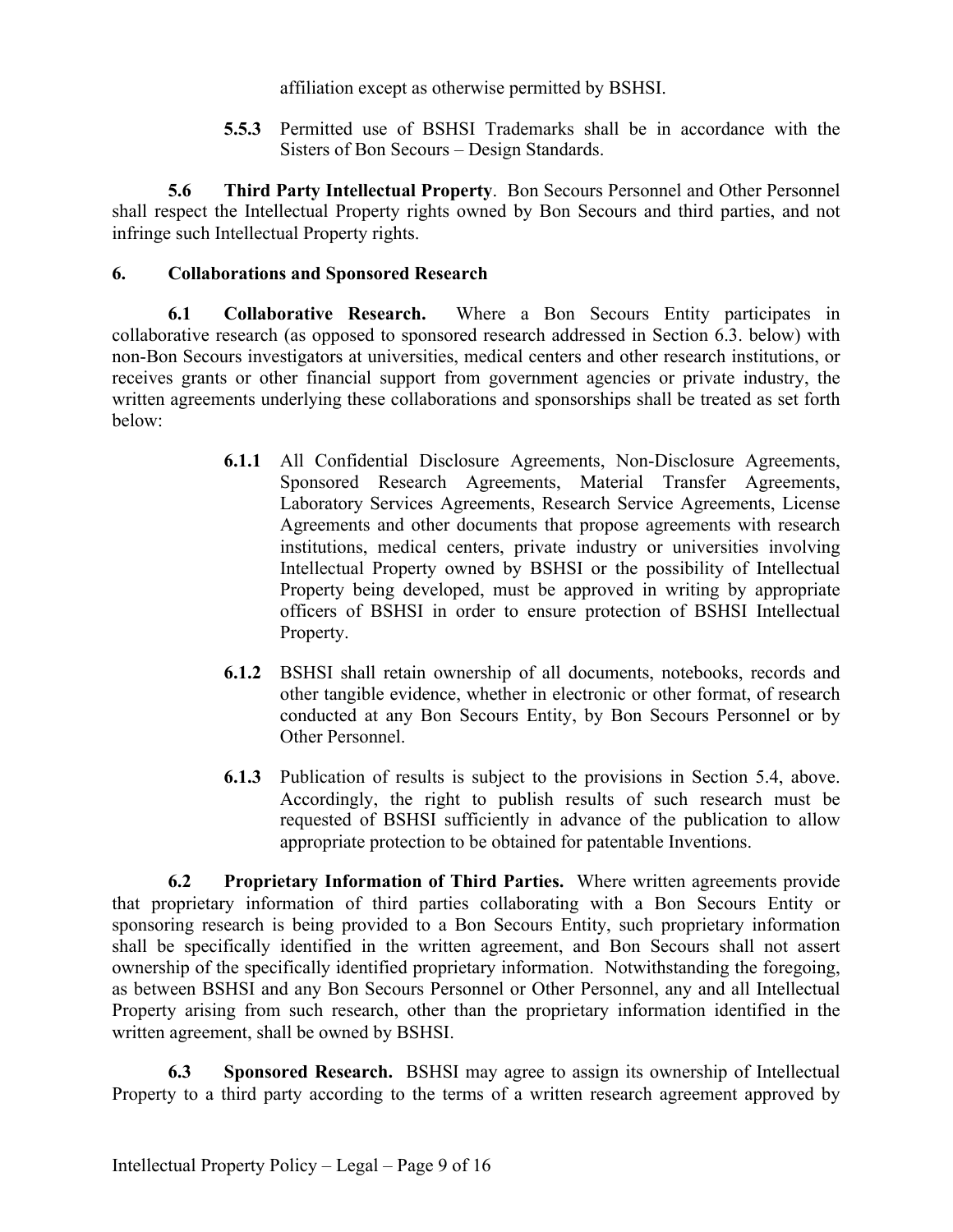BSHSI and executed by the appropriate parties. An example of such an agreement might be a sponsored research agreement where the third party provides sufficient financial incentives for BSHSI to prospectively assign its intellectual property rights.

# **7. Author and Inventor Rights and Obligations.**

Authors and Inventors shall:

**7.1 Confidentiality**. Maintain the confidentiality of, and refrain from oral and written disclosure of any Intellectual Property until disclosure to the BSHSI Legal Department has granted written permission to proceed with any disclosure.

**7.2 Disclosure of Intellectual Property to BSHSI**. Thoroughly and accurately disclose all Intellectual Property to the BSHSI Legal Department, including an identification of all Authors or Inventors, and a summary of the concepts, relevant data, observations and possible general claims, disclosure of all relevant prior art, manuscripts and drafts in a **Publication Disclosure** or **Invention Disclosure** form provided by BSHSI (*a sample of which is attached hereto*), and submit same to BSHSI Legal Department within thirty (30) days after discovery of the Invention or completion of the Work of Authorship, if not already submitted to BSHSI under Section 5.4, above.

**7.3 Documentation**. Execute any and all documents requested by BSHSI or other Bon Secours Entity to further memorialize the assignment of Intellectual Property effected by this Policy, or otherwise perfect title in the Invention or Work of Authorship, including any patent applications, patents, copyright applications or copyright registrations, to BSHSI.

## **7.4 Assistance**

- **7.1.1** Assist in the preparation and prosecution of all patent and copyright applications covering the Intellectual Property.
- **7.4.2** Provide reasonable assistance to BSHSI for the marketing and Commercialization of the Intellectual Property.
- **7.4.3** Assist in the defense of all Intellectual Property and comply with all applicable laws and regulations (both foreign and domestic), relating to BSHSI Intellectual Property derived from government sponsored research or commercially sponsored research agreements

## **8. BSHSI Rights and Obligations:**

- **8.1** After disclosure of Intellectual Property by an *Author* to BSHSI, BSHSI shall:
	- **8.1.1** Within thirty (30) business days of submission of a *Publication Disclosure* pursuant to Section 7.2, notify the Author that:
		- **8.1.1.1** Publication is approved; or
		- **8.1.1.2** Further review by BSHSI under Section 5.4 is necessary to protect a potentially patentable Invention from disclosure.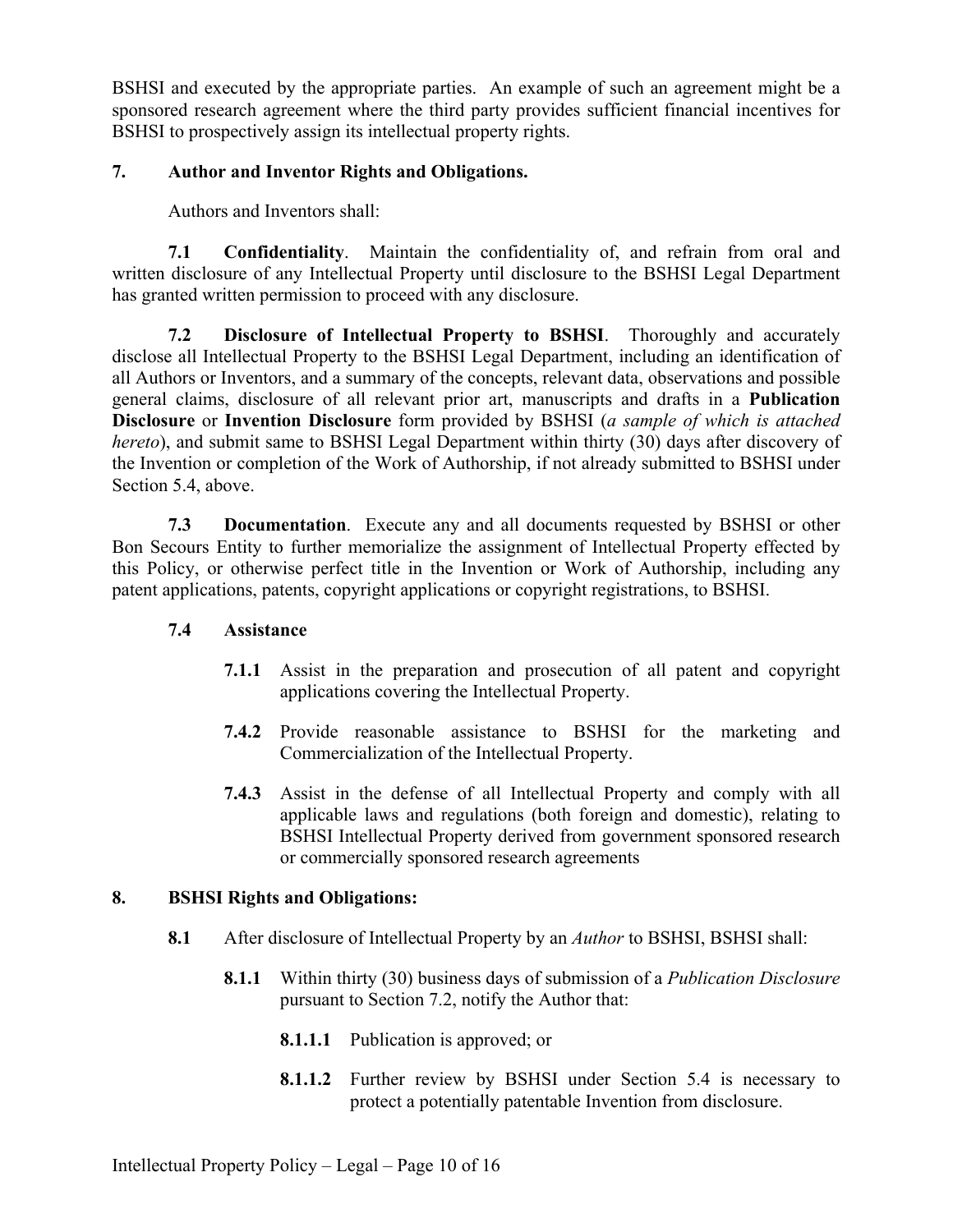**8.2.** After disclosure of Intellectual Property by an Inventor, to BSHSI, BSHSI shall, within a reasonable period of time of said Invention Disclosure, pursuant to Section 7.2, notify the Inventor of BSHSI's intention to file a patent application or otherwise protect, retain title and commercialize the Intellectual Property. BSHSI in making its determination shall include in its consideration the following:

**8.2.1** Benefits to the community, Bon Secours and the Inventor;

**8.2.2** Whether it can be patented;

**8.2.3** The estimated costs (including but not limited to attorneys' fees and official government fees) of applying for and prosecuting patent application(s) and whether such costs shall be borne by licensees or other third parties;

**8.2.4** The estimated costs of any further development required; and

**8.2.5** Whether there are any other third parties who may claim rights to the Intellectual Property.

BSHSI may seek professional advice, including legal advice, from such sources as it deems proper in making such determination. If BSHSI determines that a patent application should be pursued, BSHSI shall proceed as soon as practicable with the patent application.

**8.3** Where BSHSI elects not to exploit or to terminate exploitation of the Intellectual Property, BSHSI shall notify the Inventor in writing as soon as practicable. The Inventor shall then be free at his or her own expense to pursue the exploitation of Intellectual Property as further provided herein, except that the Inventor and the Invention shall be subject to Section 9, "Assignment Back to Inventor*.*"

**8.4** BSHSI shall distribute Net Proceeds to the Inventor as set forth in Section 11.

**8.5** BSHSI may Commercialize BSHSI Intellectual Property directly or with the help of affiliates or third parties by, for example, contracts or by establishing or expanding corporations, partnerships, or other commercial enterprises. In such cases, BSHSI or other Bon Secours Entities and/or third parties may receive and hold equity shares in companies as vehicles for the Commercialization or investment of BSHSI Intellectual Property.

**8.6** Nothing in this Policy shall be construed to prevent BSHSI from having the right to make, use, license, assign or sell to a third party (including another BSHSI Entity) some or all of BSHSI's rights in any Intellectual Property.

**8.7** BSHSI will determine who is to prepare and prosecute all patent, trademark, or copyright applications, as well as any matter related thereto. Upon disclosure of BSHSI Intellectual Property to the BSHSI Legal Department, BSHSI will determine whether to file a patent, trademark, or copyright application, publish a paper or abstract, or maintain the property or information as a trade secret. The BSHSI Legal Department or its designee will select the attorney or law firm that is to prepare and prosecute all patent, trademark or copyright applications. Bon Secours Personnel may not select outside consultants, attorneys, accountants,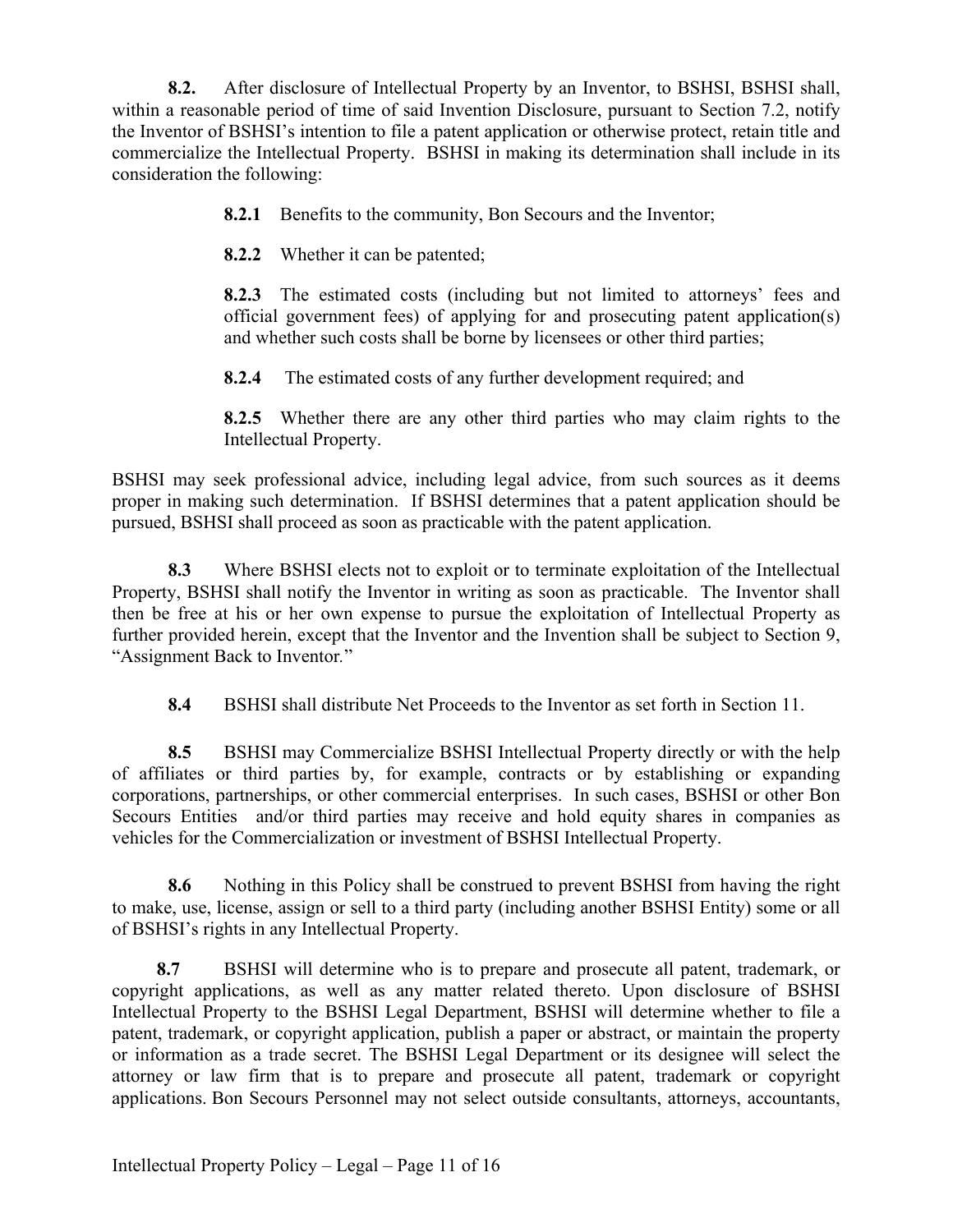or any other service provider, without the express written permission of BSHSI.

**8.8** BSHSI reserves the right to determine whether all Author(s) and/or Inventor(s) are in fact legally inventors or authors for statutory Intellectual Property protection purposes. If counsel determines any one or more of the creators are not legally an inventor or author, BSHSI reserves the right to exclude such person(s) from the statutory Intellectual Property protection and in the case of Inventors to redistribute the claimed percentage share of the Net Proceeds to such person(s) in accordance with this Policy and all other applicable Bon Secours policies and procedures.

**8.9** All decisions of and review by BSHSI may be delegated to a BSHSI committee or designee chosen by BSHSI.

#### **9. Assignment Back to Inventor.**

**9.1** In the event that BSHSI elects not to exploit, or to terminate exploitation of an Invention, BSHSI shall send written notice thereof to the Inventor(s) and the Inventor(s) is (are) free to file or continue to prosecute a patent application at his/her own expense, provided that the Inventor promptly notifies the BSHSI Legal Department of his/her intent to pursue the Intellectual Property. In this case, BSHSI shall assign and transfer all right, title and interest to the Inventor(s) under an appropriate agreement subject to:

- **9.1.1** Any rights or interests that a third party may have acquired in the Intellectual Property prior to such transfer;
- **9.1.2** Any restrictions or conditions imposed by agreements with third parties under whom the Intellectual Property was created;
- **9.1.3** Any obligation that the Inventor may have to reimburse or pay BSHSI for any further use of Bon Secours Resources for the exploitation of the Intellectual Property;
- **9.1.4** Granting BSHSI and the Bon Secours Entities an irrevocable, perpetual, non-exclusive, nontransferable, worldwide, fully paid-up license to make, use, license, sell, and prepare derivative works based on the Intellectual Property or to have a third party make, use, license, sell, and prepare derivative works based on the Intellectual Property for a Bon Secours Entity in the course of activities for a Bon Secours Entity;
- **9.1.5** Licenses held by BSHSI in any Prior Development(s);
- **9.1.6** Reimbursing BSHSI, subject to a payment schedule, for expenses incurred up to the point of assignment and transfer, in the event that revenue is realized from any such assigned Intellectual Property by the Inventor(s) subsequent to the assignment and transfer; and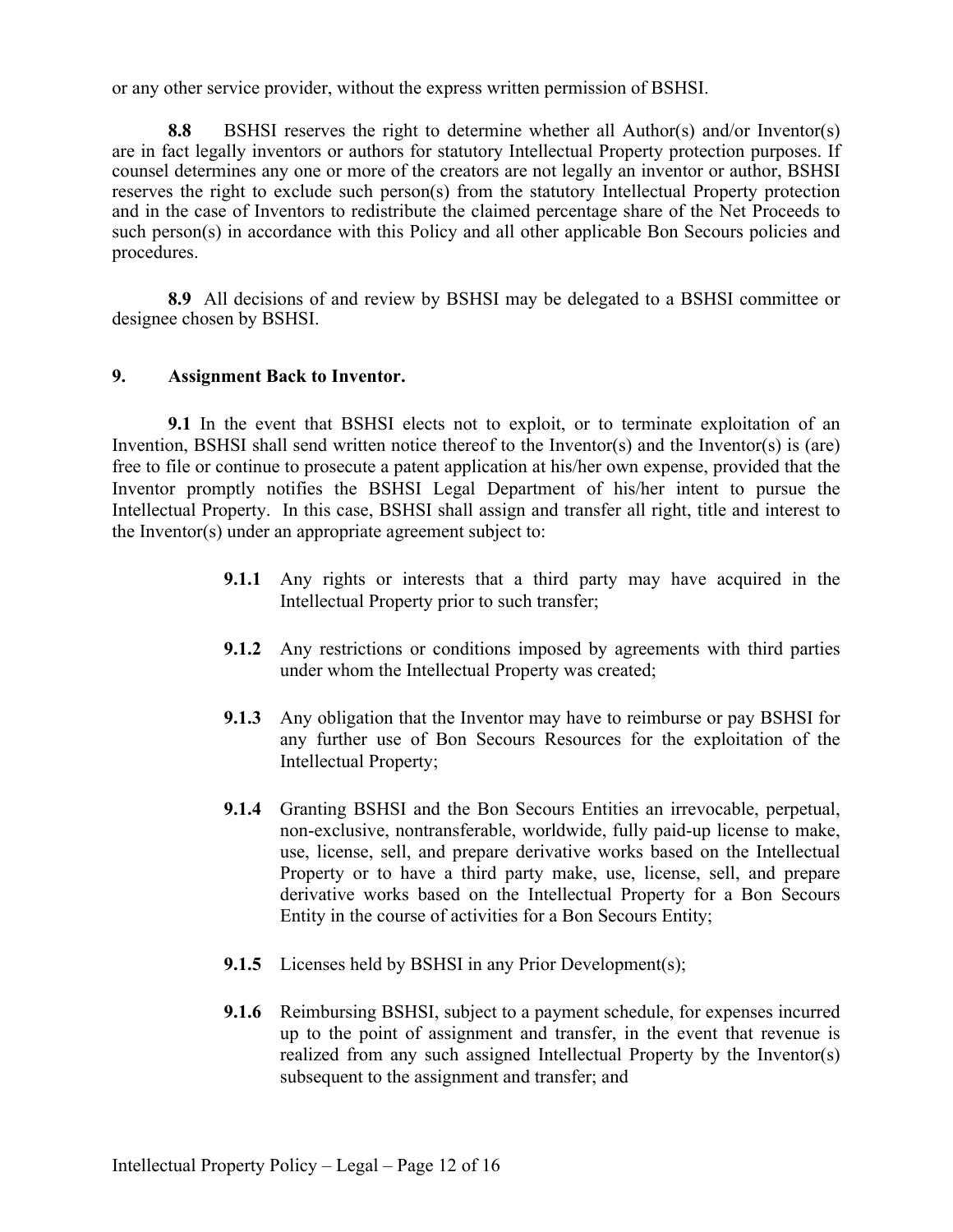### **9.1.7** Any additional restrictions or conditions that BSHSI may impose.

### **10. Waivers and Disputes**

**10.1 Waivers.** Waivers of any part of this Policy shall be considered in compelling circumstances where such request is submitted in writing to the BSHSI Legal Department, identifies the provision of this Policy to be waived and is supported by detailed reasons for such request. The request should identify the benefits to Bon Secours of such waiver, how the waiver shall advance the mission and vision of Bon Secours as well as all potential effects, positive and negative, which such waiver could have on Bon Secours and its research and other activities. Waivers under this Policy shall be considered by BSHSI, and shall be subject to approval by the chief executive officer of BSHSI, whose decision shall be final. A waiver of any provision of this Policy shall not be construed or interpreted as a waiver of any other provision of this Policy and all other provisions shall be maintained. Notwithstanding the foregoing, unless BSHSI has obtained the prior written approval of the Congregation, BSHSI shall not waive any provision of this Policy which protects the rights of the Congregation.

**10.2 Disputes.** Disputes arising from the administration or interpretation of this Policy shall be resolved by a review committee of three appointed by BSHSI's chief executive officer. The decision reached by this committee shall be final and binding and subject only to approval by the BSHSI chief executive officer.

### **11. Fee Schedule**

**11.1 Disbursements of Net Proceeds.** BSHSI shall disburse Net Proceeds only to Inventors or Authors whose Intellectual Property was *not* created as a result of a request by a Bon Secours Entity to perform work, or under its direction, nor falls within the scope of employment or other activities expected to be performed by the Inventor or Author while engaged in services for a Bon Secours Entity. Such distributions shall occur once per year, based on Net Proceeds received during the prior twelve (12) months.

#### **11.2 Distribution.**

**11.2.1** Net Proceeds for Inventions or Works of Authorship described in Section 11.1 shall be distributed as follows:

| Net Proceeds  | Inventor or Author | BSHSI |
|---------------|--------------------|-------|
| \$0 to \$300K | 40%                | 60%   |
| Above \$300K  | 30%                | 70%   |

The intent of this distribution is that smaller Inventions or Works of Authorship shall primarily aid Inventors and Authors and their research efforts, while large Inventions or Works of Authorship shall aid BSHSI proportionally more.

> **11.2.2** In the event that there is more than one Inventor or Author, each Inventor or Author's share shall be an equal proportion of the total Inventor or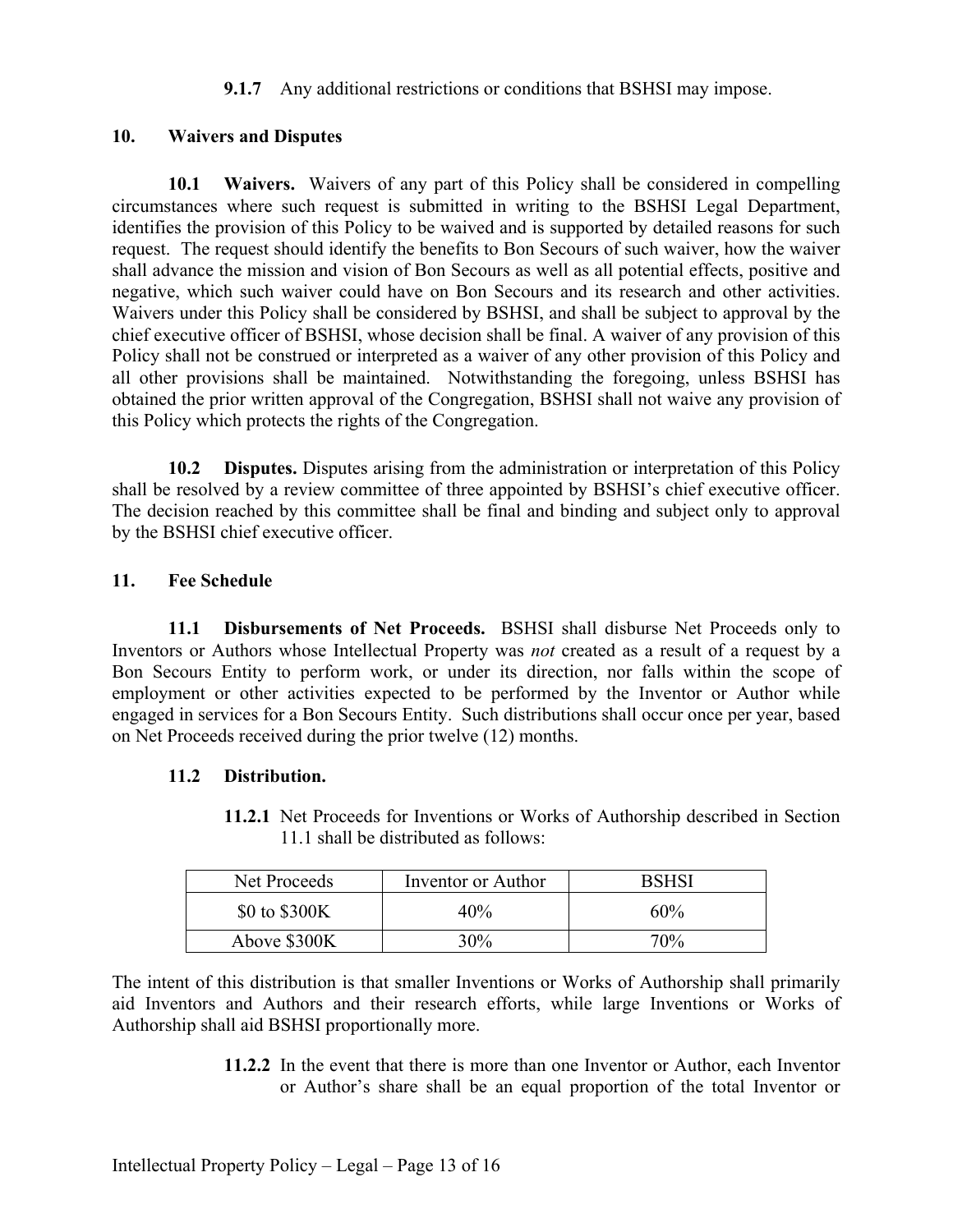Author share, unless otherwise agreed to in writing by all of the co-Inventors.

- **11.2.3** Unless otherwise determined by BSHSI's chief executive officer, an Inventor or Author leaving the employment of a Bon Secours Entity or ceasing to be affiliated with a Bon Secours Entity as Other Personnel, shall receive 30% of the Inventor or Author share of the Net Proceeds to which they otherwise would have been entitled from the Intellectual Property for which they are the Inventor or Author. The remaining 70% of the departing Inventor or Author's share shall revert to BSHSI.
- **11.2.4** In the event of the Inventor or Author's death, the amount allocated to him or her shall not be reduced and shall be considered part of the decedent's estate.
- **11.2.5** BSHSI reserves the right to suspend distribution of the Net Proceeds or certain Net Proceeds where there is reason to believe that substantial deductible Costs will be incurred in the near future. BSHSI shall inform the Inventor(s) or Author(s) of such decision and provide an annual accounting of gross revenues and Net Proceeds to the Inventor(s) or Author(s).
- **11.2.6** For clarity, only Inventors or Authors whose Inventions or Works of Authorship fall within the provisions of Section 11.1 are entitled to any distribution of Net Proceeds under this Policy (and not creators of any other Intellectual Property, for example, the following would not receive distributions: Authors whose works are Works Made for Hire under the Copyright Law; creators of Trademarks or Confidential Information; Inventors or Authors whose Inventions or Works of Authorship were created as a result of requests or direction from a Bon Secours Entity or which otherwise fall within the Inventor's or Author's scope of employment or other activities expected to be performed while engaged in services for a Bon Secours Entity.)

**11.3** If contracts or other arrangements with third parties provide for a definition of or distribution of Net Proceeds contrary to this IP Policy, this IP Policy shall override and govern. For the purposes of clarity, all payments to third parties (including companies described in Section 8.5) shall be deducted from Net Proceeds prior to distribution pursuant to Section 11.2.

#### **12. Scholarly Works.**

**12.1** All original Works of Authorship including works made for hire are intended to be covered by this policy, provided, however, it is not the intent of this policy to affect the tradition of scholarly and purely academic composition by the Author of such work. As such Non-BSHSI Scholarly Works shall be exempt from this Policy. BSHSI shall review and determine the claim of any Author that a particular work of authorship qualifies for exception from this Policy on the basis that it is a Non-Bon Secours Scholarly Work. Within thirty (30) business days of submission of a request to publish by an Author, BSHSI shall advise the Author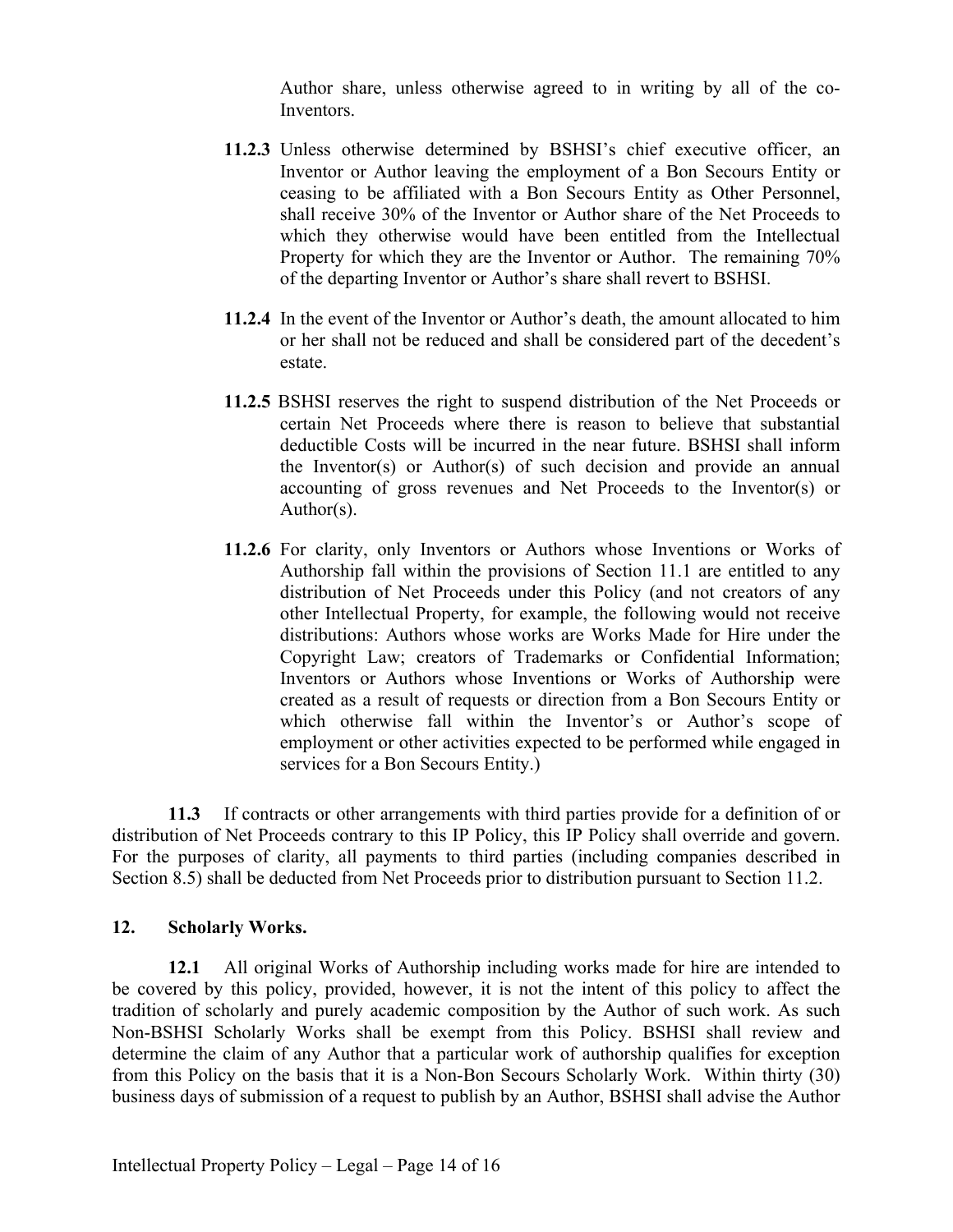that such Work of Authorship is a Non-Bon Secours Scholarly Work, publication is approved or that further review under Section 5.4 of this Policy is necessary to protect a potentially patentable invention from disclosure.

# **13. Confidential Information.**

**13.1** Neither Bon Secours Personnel or Other Personnel will use for their own personal benefit, nor disclose, communicate, publish, or divulge to, or use for the direct or indirect benefit of any person or entity, or authorize anyone else to disclose, communicate, publish, divulge or use, any Confidential Information, except (i) as specifically required to conduct business of a Bon Secours Entity, or (ii) as expressly authorized in writing by BSHSI. The provisions of this Section will apply during and after Bon Secours Personnel or Other Personnel's employment or affiliation with a Bon Secours Entity and will be in addition to (and not a limitation of) any legally applicable protection of Bon Secours' interest in Confidential Information.

# **13.2** See also the **BSHSI Code of Conduct**.

## **14. Termination or Amendment of Policy**

**14.1** This Policy may be amended or terminated, in whole or in part, at any time by BSHSI. Upon reasonable notification, such amendments or termination shall be binding upon Bon Secours Personnel and Other Personnel.

## **15. Severability**

**15.1** If any court of competent jurisdiction holds any provision of this Policy invalid or unenforceable, the other provisions of this Policy will remain in full force and effect. Any provision of this Policy held invalid or unenforceable only in part or degree will remain in full force and effect to the extent not held invalid or unenforceable.